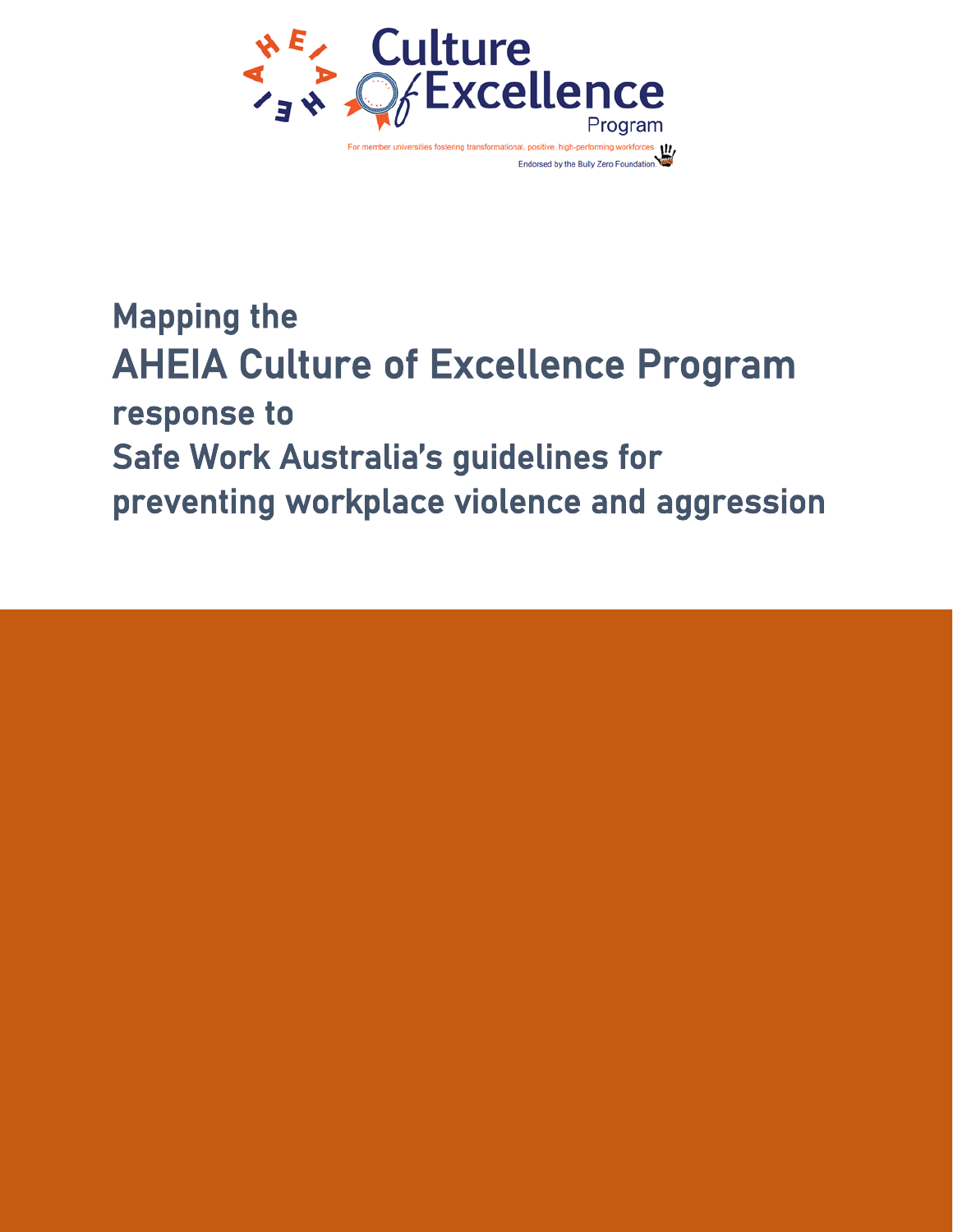It is easy for most of us to think that preventing abuse, intimidation and aggression in the workplace doesn't apply to us. Most of us aren't coming to work committing invasive acts of harassment or bullying, so we think "There's nothing I can do". But in actual fact there is something we can all do: We can show each other respect in every interaction every day.

Any instance of workplace bullying or harassment is an expression of the culture of the organisation. And the culture of the organisation is shaped by all of us every day. So any exchange between us that conveys respect, courtesy and kindness fosters a healthy and safe culture. And every exchange between us that conveys disrespect, discourtesy and unkindness fosters an unhealthy and unsafe culture. It's that simple.

Every time we treat each other in a poor manner—for example if we're abrupt, sarcastic, condescending, dismissive, insulting. If we ignore someone when they try to join in, exclude them from the group or disparage them behind their backs… If we insult them or make fun of them …: We contribute to a culture of disrespect in which bullying and harassment will thrive. Every time we treat each other in a respectful manner—greet people warmly, smile, include a new person, acknowledge their comments, listen to their suggestions, raise a disagreement politely and considerately … We contribute to our culture of respect in which bullying and harassment will die out.

This is the kind of culture that, through the AHEIA Culture of Excellence Program, we help staff grow every single day.

Leanne Drew-McKain, CEO Coach Pty Ltd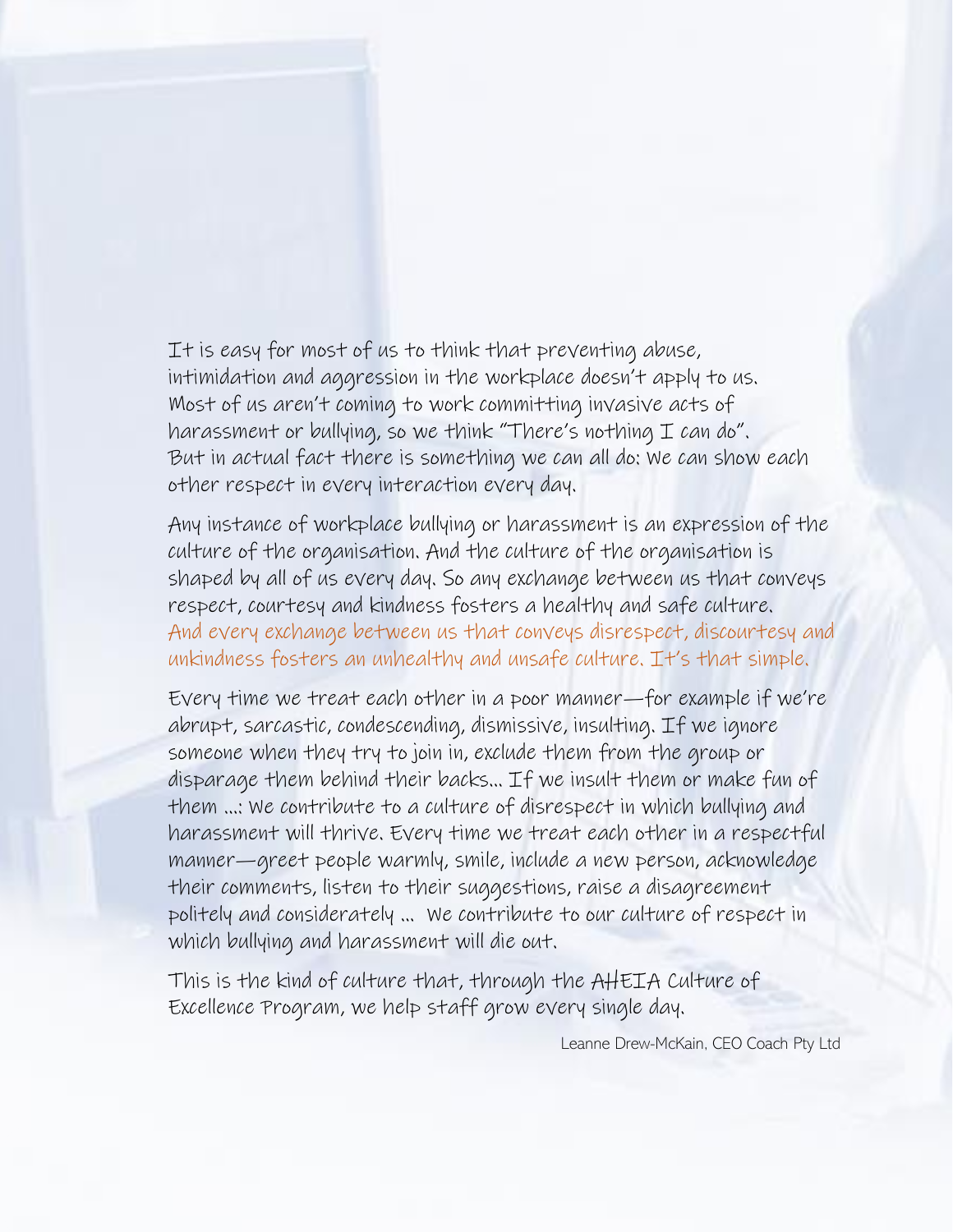

### Ensuring Australian workers are safe, valued and respected

Safe Work Australia's (SWA's) new national guidelines for preventing workplace violence and aggression call on CEOs and HR/People & Culture leaders to use resources and processes to prevent, eliminate and minimise workplace bullying, harassment and aggression. The new guidelines cover physical and psychological violence and aggressive behaviours—both low-level and overt—face-to-face, on the phone or online.

In response, the Australian Higher Education Industrial Association (AHEIA) is taking a program-driven culture-change approach to raising behavioural safety in universities. Called the AHEIA Culture of Excellence Program, the initiative affords organisations a way to comprehensively and meaningfully demonstrate that they have used appropriate resources and processes to eliminate or minimise risks.

The AHEIA Culture of Excellence Program equips organisations to visibly respond to the latest Safe Work Australia guidelines, as well as support existing university policies that are planned or in-play already to minimise mental, emotional, social and physical harm.

The AHEIA Culture of Excellence Program works using specific training and behaviourconsciousness-raising for all staff to minimise harm and maximise safety for themselves and the organisation. The programmatic centerpiece of the AHEIA Culture of Excellence Program is staff participation in Class Act Conduct. The following summarises how each of the features of the AHEIA Culture of Excellence Program map to the Safe Work Australia guidelines.

The AHEIA Culture of Excellence Program arms organisations with practical strategies to maximise safety and minimize the risk of harm, whether:

- physical or psychological
- verbal, written or online
- one-off or repeated incidents
- lower-level behaviours such as name-calling
- serious acts like physical assault, including criminal offences,
- threats in person or online (such as via social media platforms).

In particular, a key plank of the AHEIA Culture of Excellence Program is the roll-out of Class Act Conduct. The Class Act program is based on neuroscience research which recognizes both the physical and mental ill-health effects of leaving poor behaviour unchecked, and the benefits of proactively helping people co-create an atmosphere of trust, respect and courtesy. Its neuroscience underpinnings help shrink the work and personal impacts of fear and stress.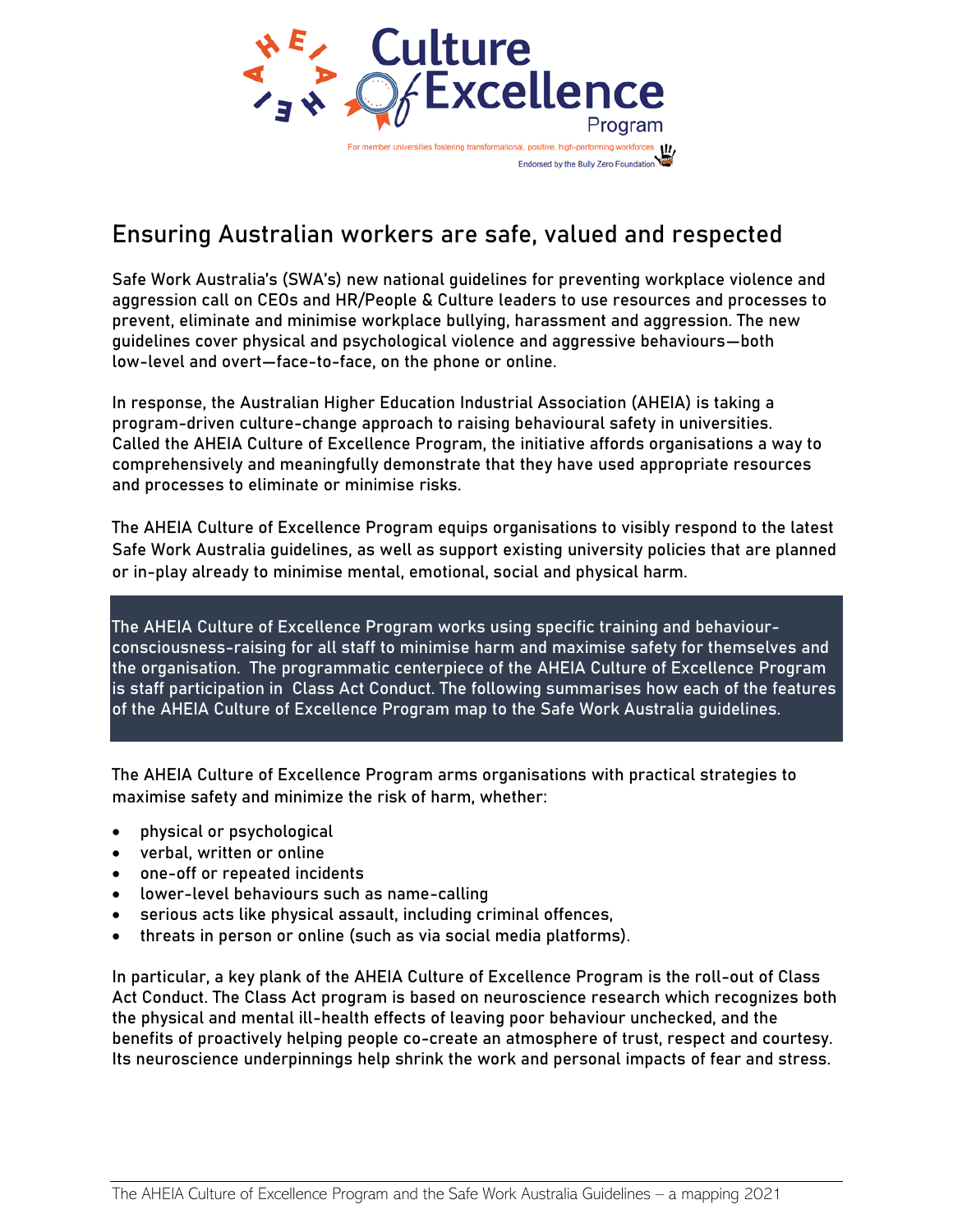

## The impacts –

The results of Class Act Conduct participant surveys indicate a significant reduction in the practice and impact of negative communication behaviours in the workplace and an overall increase in both emotional safety and team performance. Almost all respondents surveyed indicate that they made positive changes to their communication behaviours after participating.



**94% of participants say they found Class Act's** descriptions of negative communication behaviours helpful in producing change 1-2 years after participation



100% of Class Act participants said 'yes' when asked, 'Have behaviour changes in the team had a positive impact on your own performance?'



75% of participants in Class Act describe that changes arising from Class Act Conduct as 'very beneficial'



90%+ of all participants comments in Class Act show a high level of positive engagement with the content



75% of participants indicated 'yes' when asked 'Have behaviour changes in the team had a positive impact on the team's performance?'



In just 16 months, participation in Class Act's online program significantly reduced bad manner in the workplace from  $60\%$  down to a record low  $15\%$ .



In one case study, staff morale at the time Class Act was commissioned was 35% - the State mean is 82%. Following the role out of Class Act Conduct, the level of staff morale in the same organisation was 94.9%.

Source – Class Act Conduct benefits - Coach Pty Ltd 2021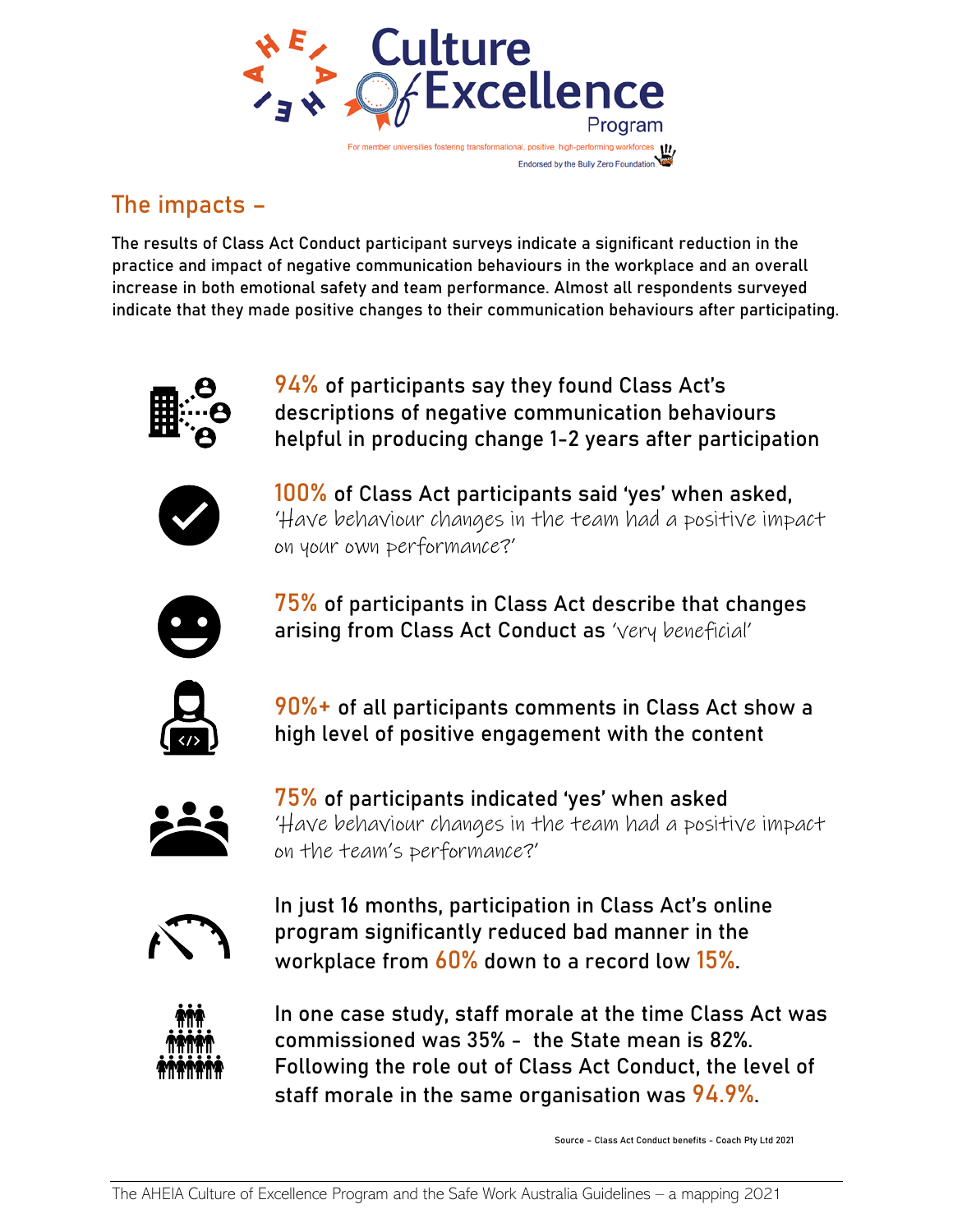Culture Excellence Program ational, positive, high-performing wor

"It is not just violent incidents such as physical assault which can cause harm. Exposure to lower level but frequent aggression can also have a lasting effect on a worker's health. For example, workers who regularly experience behaviours such as swearing, yelling, racist, sexual or gendered comments may have serious long-term negative impacts on their mental and physical health. This conduct can also escalate to other forms of aggression and violence like physical assault." Safe Work Australia

Endorsed by the Bully Zero Foundatio

The AHEIA Culture of Excellence Program is an educative, solution-based approach to:

- provide and maintain a work environment with a significantly reduced risk to the psychological and physical health and safety of workers
- educate staff in respectful behaviours by illuminating behaviours that produce threat responses as opposed to a trust response—with the program online modules outlining risk examples and providing leaders and staff with a clear shared respectful language and response to countering harmful communication and behaviour before it escalates
- give workers the necessary information, instruction, training and skills to do their job safely and without risks to their own and others health, and learn to confidently navigate all of the potentially challenging and difficult interactions that might be required with customers, and colleagues, by any staff member at any level in undertaking their work
- deal with inappropriate communication behaviours as well as ensuring that physical infrastructure is safe—providing training to all staff so that they are better able to detect the behaviours that could escalate to harm for themselves or others
- help workers to self-correct unhelpful reactions in themselves, and empower them to mitigate mental and emotional harm caused to them from others.

The research in developing the AHEIA Culture of Excellence Program finds that where workers feel consulted and included in measures designed for them, those measures will be adopted far more readily. Accordingly, the Program includes a survey component where, prompted by the content, workers are able to indicate the types of behaviours that they would most like to experience, and contribute to, in their workplace for safety and wellness, and conversely, may also note specifically the behaviors that they find uncomfortable. These participant comments are then deidentified and distilled into a unique single-page team Communication Charter. Because the Charter is derived from participants' own comments it is readily owned by staff.

The Charter, kept visible in the workplace, is shared by the organisation with their client interface as far as is practicable. Clients/customers learn that respect will get them what they want far more than aggressive and bullying tactics will, and moreover and importantly, client interface workers in particular are armed with elite communication training on strategies designed to deflect angry speech and prevent escalation wherever possible.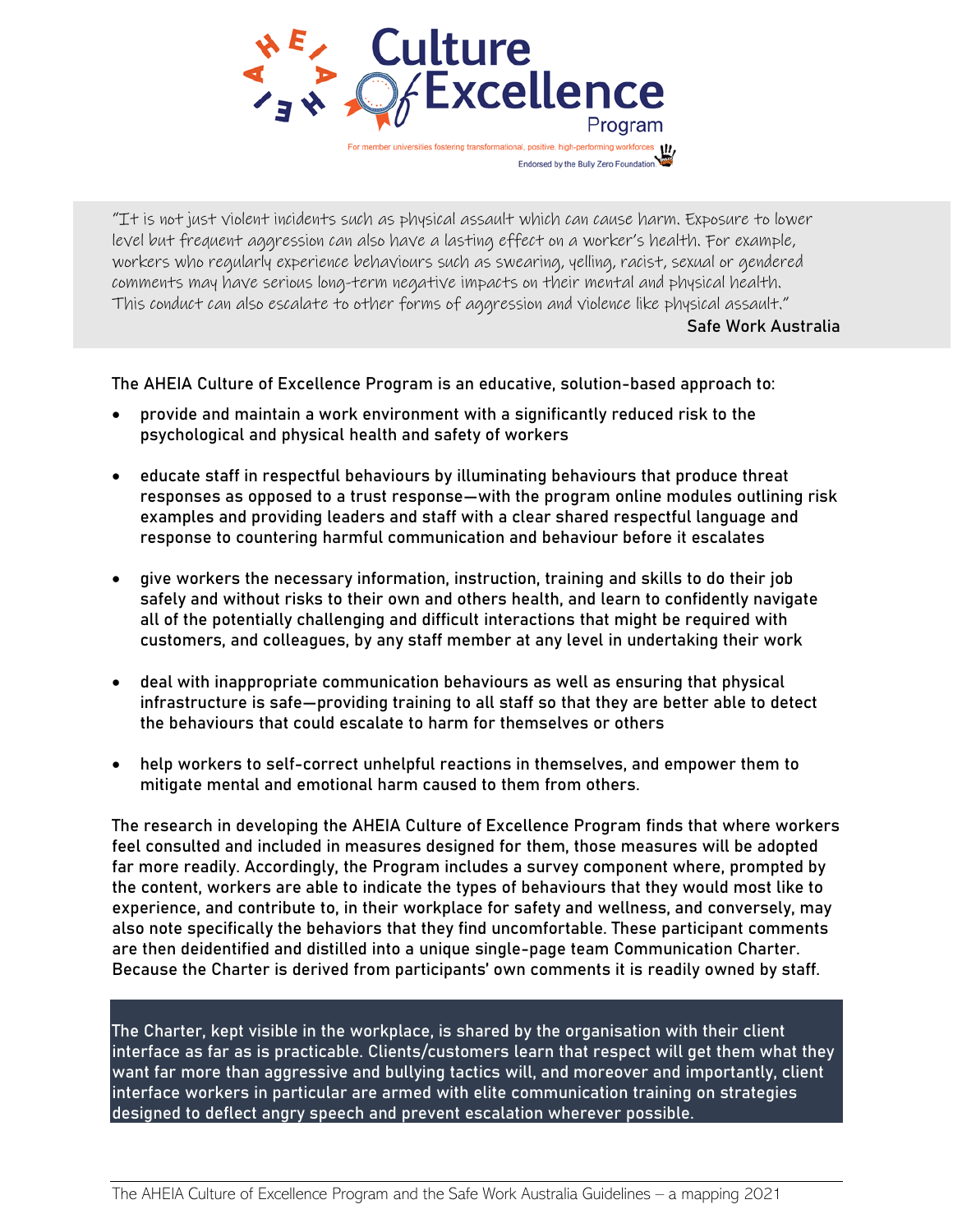

"Workers must take reasonable care of their own health and safety in the workplace, and the health and safety of others who may be affected by what they do or do not do." -Safe Work Australia

This statement in the Safe Work Australia guidance material goes to the heart of one of the AHEIA Culture of Excellence Program key enablers- personal empowerment of each worker. The AHEIA Culture of Excellence Program works to the right of every person to receive, and give, respect and care, so it assists a sense of shared responsibility for everyone's communication and expressed attitudes being respectful. As the guideline states: "Workers must also comply with any reasonable instructions, policies and procedures given by their employer at the workplace, including policies and procedures to prevent workplace violence and aggression." For senior leaders and executives, the AHEIA Culture of Excellence Program status for their organisation equips all to take personal responsibility. While you, as a CEO, demonstrate priority on keeping workers safe, you are protecting yourself: "You must do whatever you can to eliminate or minimise the health and safety risks of workplace violence and aggression so far as is reasonably practicable."

# The key is prevention

The AHEIA Culture of Excellence Program ensures that management is systematically:

- identifying the hazards
- assessing the associated risks
- implementing control measures to eliminate or minimise risks, and
- regularly reviewing control measures to ensure they remain effective.

Having policies for safe behaviours in place is necessary but in themselves will not prevent harm taking place. The staff training included in the Culture of Excellence modules is aimed at preventing harm. The modules raise awareness about communication behaviours and responses that convey trust and respect, and those that convey threat and erode wellbeing, safety and performance. Hence, as staff are trained in how to deal inclusively, respectfully and confidently to prevent and deal with aggression, harmful behaviours become increasingly socially disallowed. Thus, identifying hazards, associated risks and implementing awareness and positive measures, shrinks fear and threat behaviours. The planning and outcomes of this staff training are integrated into organisational frameworks and aligned with the Voice Project's researchbased 7 Ps for Organisational Performance.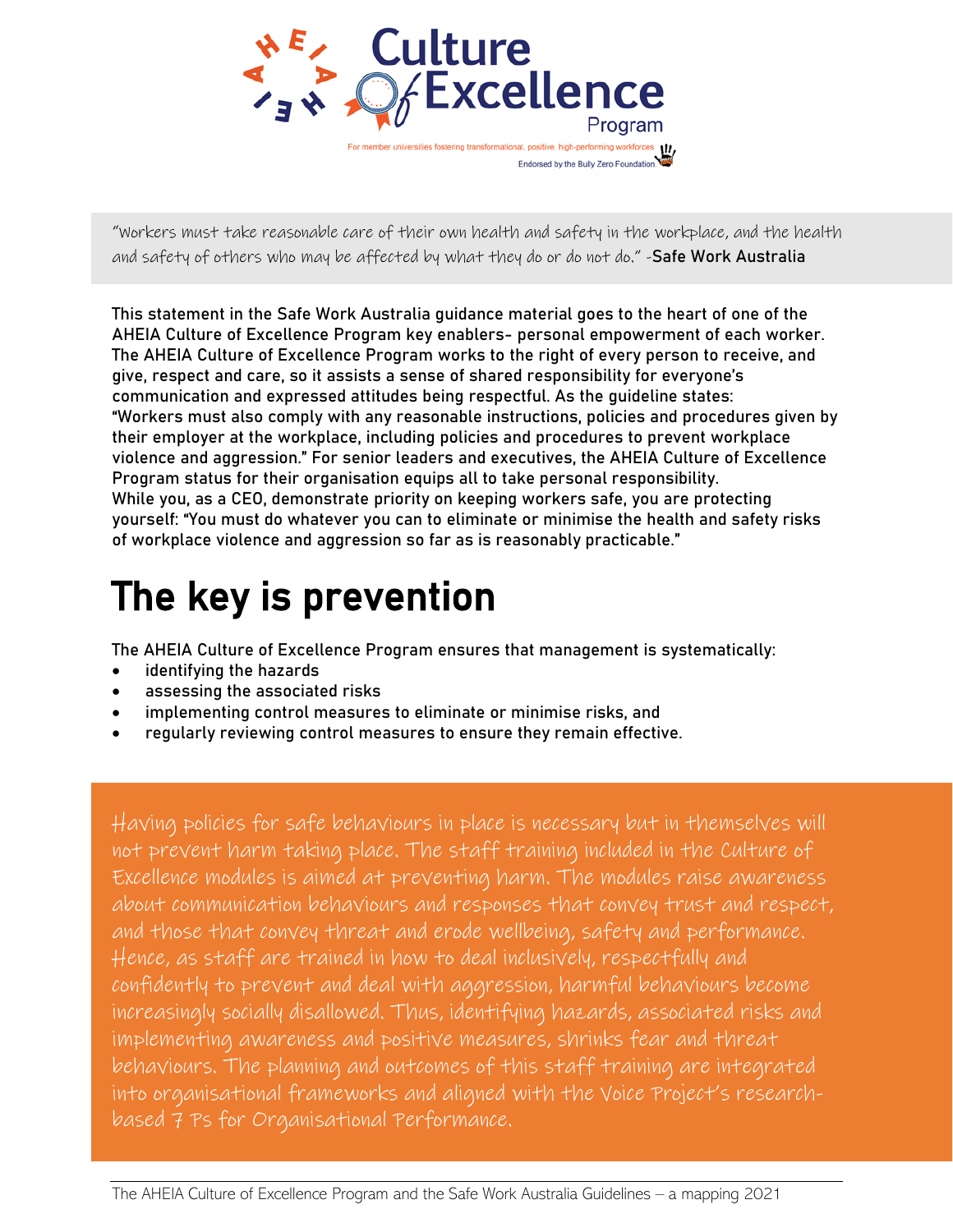

Consistent with "risk management processes also in the Code of Practice: *How to Manage* Work Health and Safety Risks and the Code of Practice: Work Health and Safety Consultation, Co-operation and Co-ordination", the AHEIA Program helps identify hazards and assess risk.



The Culture Safety Checklist and planning tools within the Culture of Excellence ensure that organisations do not simply have policies in place but are engaging and equipping staff in how the policies translate in interactions between workers and clients/customers. Mapped to the Voice Project's research-backed 7 Ps for Organisational Performance, the design and outcomes of this staff engagement program—through Voice staff and pulse surveys—are planned, supported, measured and evaluated to maximise results and future staff engagement and training initiatives. Through these cyclical efforts, workers are prepared for "the potential for violence or aggression" and given strategies for how to react to disallow and de-escalate problems. 'Prevention' calls for a way of gathering relevant data.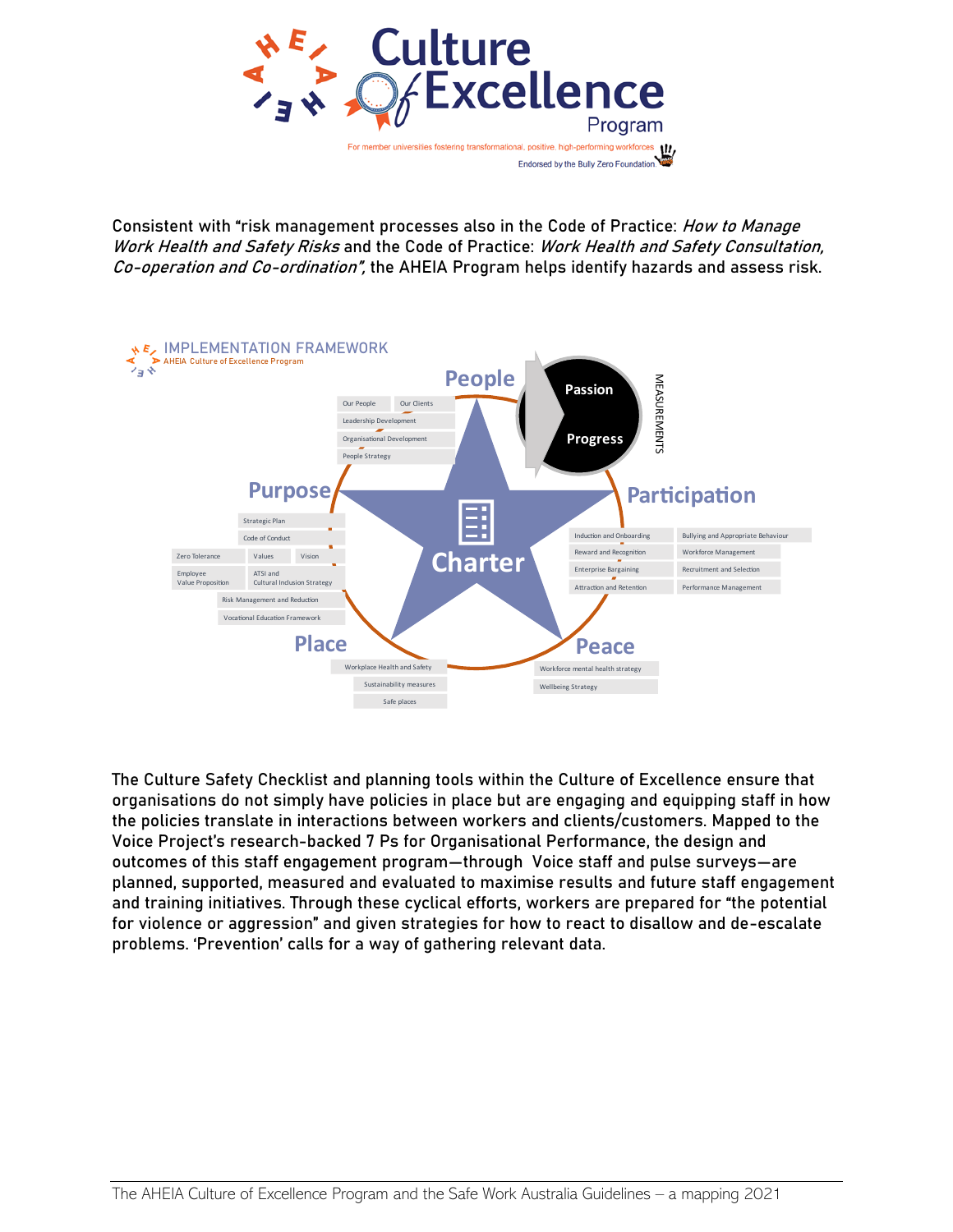

The guidelines promote: "gather[ing] information about the hazards in your workplace and assess[ing] the associated risk". The survey components throughout the program identify where poor behaviour may be putting people at risk. Qualitative comments in the survey can bring to the surface latent "factors that can increase the likelihood and risks of a worker being exposed to violence or aggression". Thus armed, the organisation is well-placed to "provide care or services to people who are distressed, confused, afraid….or receiving unwelcome or coercive treatment". Organisations are safer with prevention insight data in tandem with the instructional, skill-building material it provides to limit aggression and violence in their teams.

Risk dimensions could be "gendered violence, low worker diversity, power imbalances along gendered lines, and a workplace culture which accepts and tolerates gendered violence, "high job demands, low job control, lack of role clarity and poor workplace relationships" and numerous other influences that "increase stress and conflict within the workplace which may escalate to aggressive or violent behaviour".

#### Failing to address disrespectful speech and body language can lead to the occurrence of more aggressive types of behaviour and harm.

The Guidelines states: "You should look out for less serious, but still unacceptable behaviour such as eye rolling, sneering, swearing and name-calling. This conduct can sometimes escalate to more serious forms of aggression and may be an indication of a risk of violence."

The AHEIA Culture of Excellence Program protects organisations, their CEOs and managers to the best extent possible by demonstrably showing that clear, cooperatively developed standards are in place, and that all staff have access to the same crucial training.

According to the Safe Work Australia Guidelines: "Although it may be difficult to control the actions of third parties, you must still eliminate or minimise the risks of third‐party violence and aggression occurring at your workplace, so far as is reasonably practicable."

The insights gained divest aggressive people of their power to harm, leaving their inappropriate actions exposed, helping to mitigate accelerated poor behaviour. This way, the organization has its best chance to risk manage against "Violence and aggression [which] may happen between workers within the workplace, [or] from third parties such as customers, clients, patients or members of the public."

#### There must be widespread coverage of material to all levels and all areas of the organisation.

The AHEIA Culture of Excellence Program safeguards all levels of worker and all areas of the organisation with complete coverage, consistently with the Guideline: "Ensure that these work systems and procedures are well understood by all workers (e.g., through training, providing policies electronically or on noticeboards) and implemented consistently across all areas of the business and all levels of worker.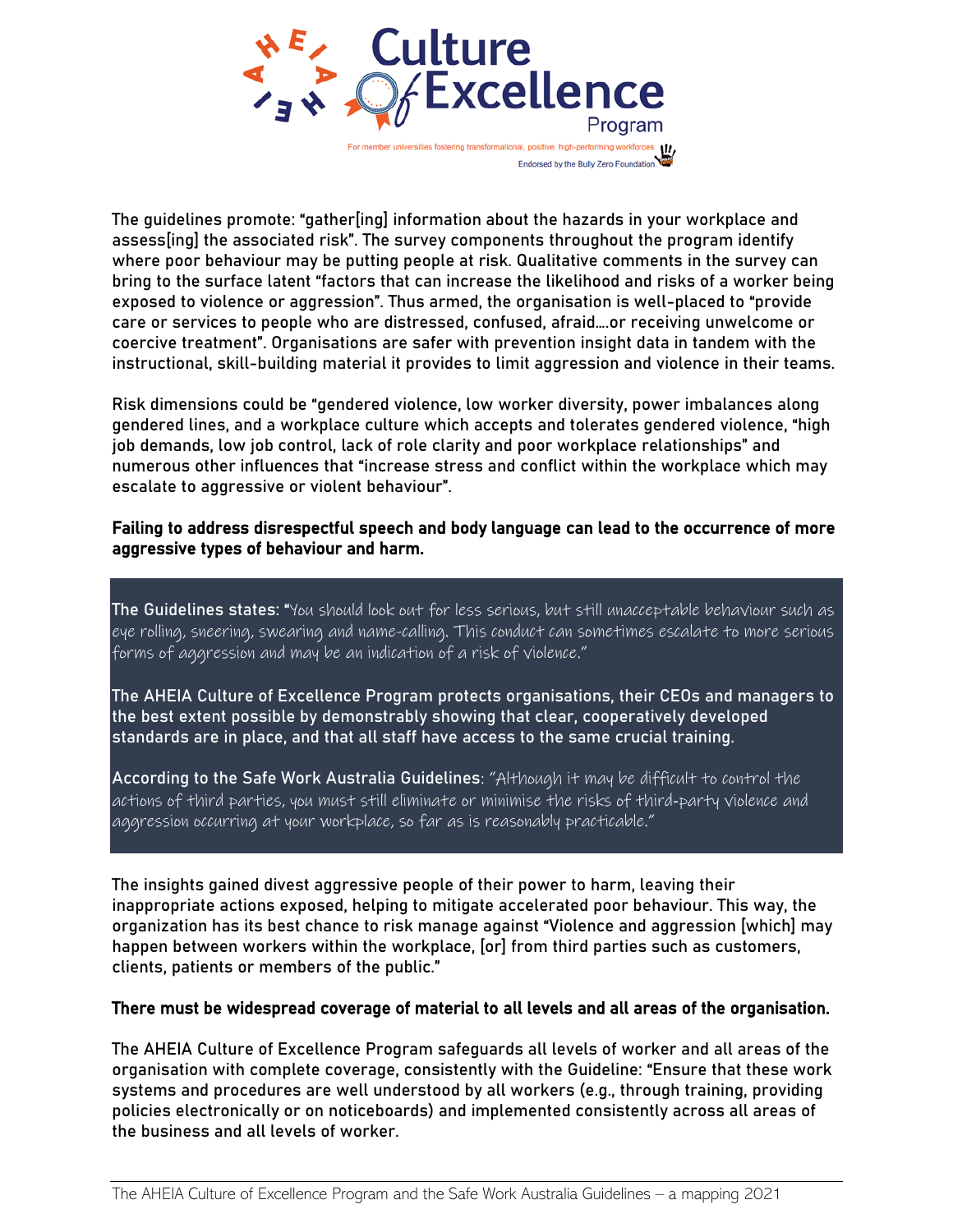

g transformational, positive, high-performing worl Endorsed by the Bully Zero Foundatio

The program elements of the AHEIA Culture of Excellence Program are undertaken by all organisational members, across all levels of staff and across all areas of the organisation. This results in an organisation-wide report that acts as a 'culture temperature' check to enable a unique line of sight across the entire workplace to identify where strengths and areas of particular focus of development might exist or need further work.

#### Sustaining an organisational culture free from fear of aggression and violence must depend on embedding required standards into every aspect of the organisation's operation.

In combination, the AHEIA Culture of Excellence Program's educative, data-gathering and planning tools components equip leaders to "identify hazards at the workplace" and respond.

As the Guideline material states, it necessary to instate ways to:

- observe work practices to identify risks of exposure e.g., working alone, contact with the public, or working after hours
- observe customer behaviour and how people interact with workers, including lower level but more frequent behaviours like incivility from customers
- identify whether issues already identified between co-workers, clients, patients or others could escalate to violence
- observe the culture of the workplace to see whether violence or aggression is accepted as normal behaviour" [as] workers may take on this behaviour to participate in the workplace culture without thinking about the consequences to others e.g., name-calling, swearing, sexual or gendered jokes, or hazing new or young workers is seen as a workplace norm
- observe how managers, supervisors, workers and others interact with one another e.g., poor relationships, cultural or community issues leading to workplace tension, or workers avoiding being around certain people.

The AHEIA Culture of Excellence Program planning and integration tools equip the organisation to align all aspects of their workforce strategy and practice with program outcomes in accordance with Safe Work Australia Guidelines, further ensuring proper reporting mechanisms are in place and safeguarded:

"The AHEIA Culture of Excellence Program enables a cross-organisation check to assess whether your existing risk controls to prevent violence and aggression are effective, if your response procedures worked the way they were supposed to and whether new risks have been identified that also need to be managed to prevent future incidents."

Stuart Andrews, Executive Director, AHEIA

l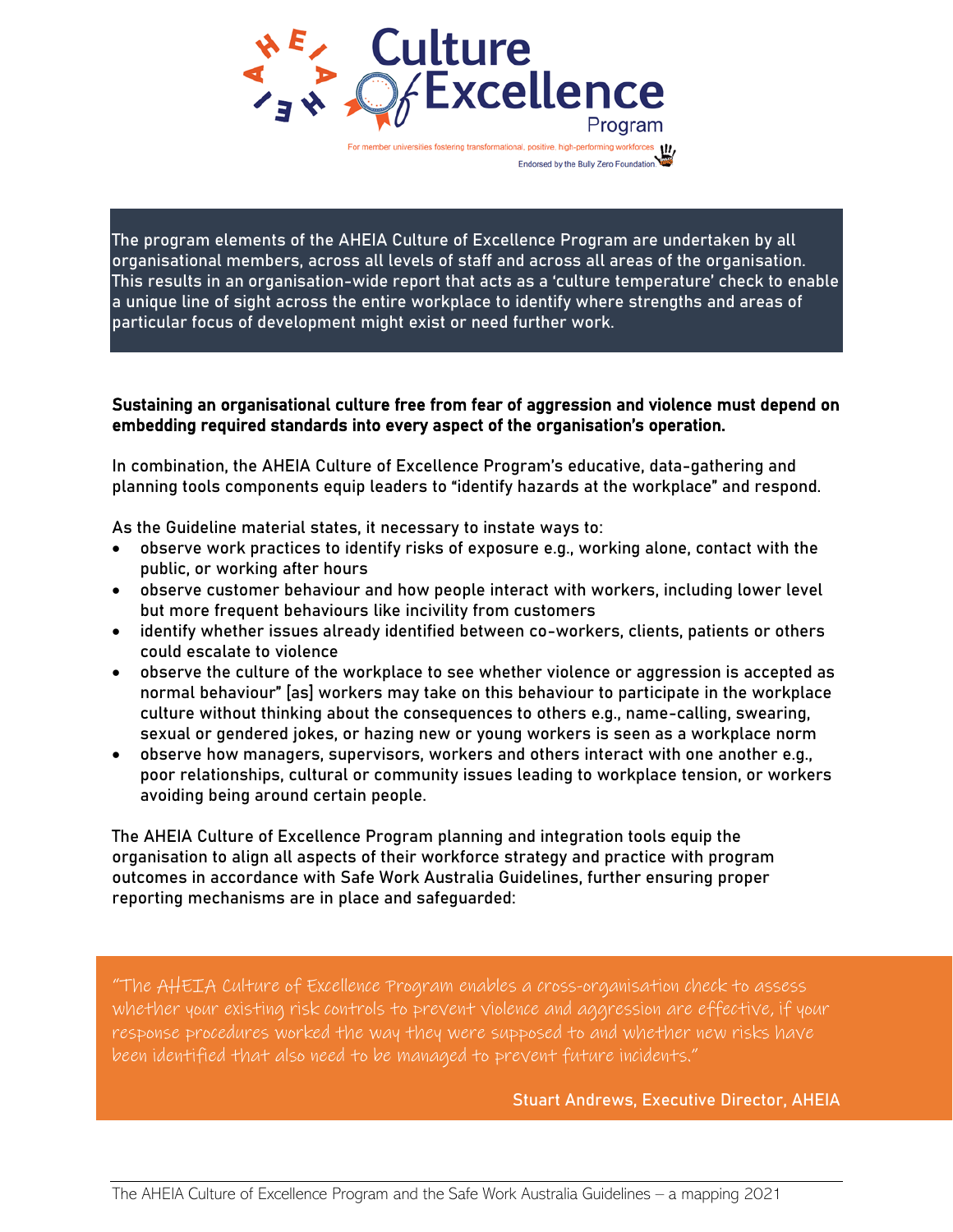

#### Have in place a clear statement of expectations mitigating workplace harm.

The Communication Charter that is part of the AHEIA Culture of Excellence Program contains the expressions of the workers as to their desired safe, supportive work environment. It is in everyone's interests to observe it as a standard. It represents a clear statement that the workplace will not accept any form of violence or aggression, including from clients, customers, members of the public or between workers.

Because the Charter is created through worker input it has greatest chance of wide adoption. It is advertised and promoted well in the organisation and amongst clients and customers. The guideline recommends "Putting up signs at the workplace, such as zero tolerance of aggression and violence … clearly communicating to clients and customers that any form of violence or aggression is not tolerated" and that this "ideally becomes embedded into all parts of operations, e.g., including service agreements, contracts or on signs."

As the guidelines state, "The workplace culture, behaviour standards, policies and procedures that you implement to prevent workplace violence will play a key role in addressing inappropriate behaviour early, and ideally before it escalates."

With the AHEIA Culture of Excellence Program insights and the Charter, adopting organisations will best "work to manage the risk of internal violence and aggression at the workplace" and aligns with Guideline endorsing "Training of all levels of workers, including managers and supervisors and [making is part of] your responsibilities as the employer" in ways such as :

- setting, modelling and enforcing acceptable behaviour standards for all in the workplace
- fostering a positive and respectful culture where violence and aggression is not tolerated
- addressing inappropriate behaviour early and the reasons for those behaviours
- providing training to workers in how to respond if violence or aggression is directed at them, what they should do if they witness an incident and how to report an incident.

#### Strategies against workplace aggression and violence are vital in managing care of people when they're beset with additional stresses, externally or from within.

With their AHEIA Culture of Excellence Program status, organisations have their best insurance against aggression, bullying and harm of all kinds in keeping with Safe Work Guidelines and related policies. It is the responsibility of the organization to systematically to embed the learning and Charter standards, so that these are 'front of mind', including when, as the Safe Work Australia Guideline states: "a significant change at the workplace has or may have introduced new or different hazards and risks". Hence, periodic 'refreshers' of the AHEIA Culture of Excellence Program are recommended for new staff, and for times of heightened anxiety amongst workers, in conjunction with strong reporting and process reviews, to maximise sustained culture risk-management capacity.